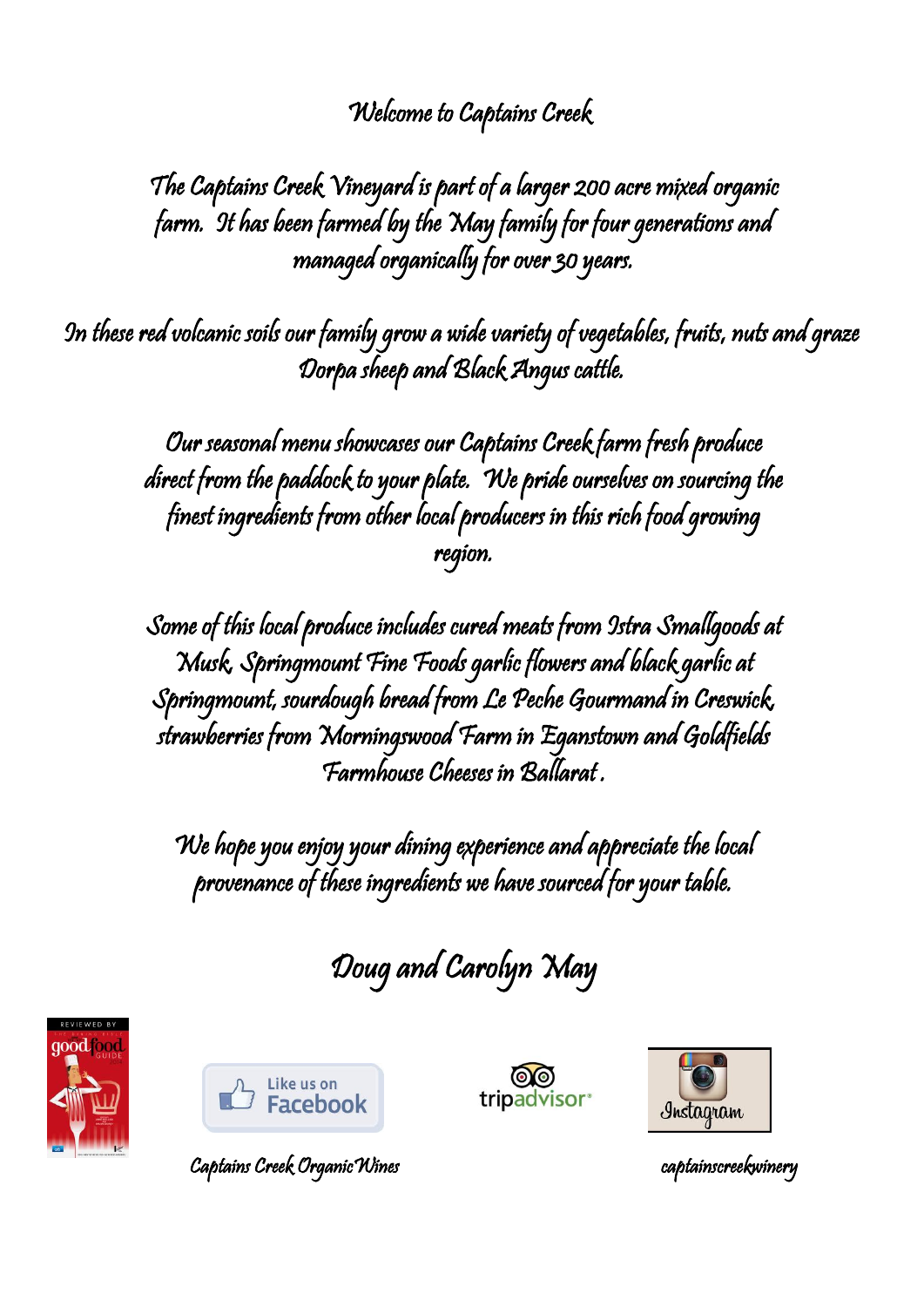## **CAPTAINS CREEK LUNCH MENU**

*Thank you for visiting Captains Creek. We pride ourselves on sourcing the finest ingredients from our farm and local producers in this rich food growing region. We hope you enjoy your dining experience and appreciate the local provenance of these ingredients we have sourced for your table.*

#### **3 course CAPTAINS LUNCH - \$60 per person**

**\_\_\_\_\_\_\_\_\_\_\_\_\_\_\_\_\_\_\_\_\_\_\_\_\_\_\_\_\_\_\_\_\_\_\_\_\_\_\_\_\_\_\_\_\_\_\_\_\_\_\_\_**

Entree

French onion soup, gruyere, croutons (Gf option available)

OR

Tomato bread, chorizo, manchego (Vegetarian and Gf option available)

Followed by your choice of main

To finish with your choice of dessert

**\_\_\_\_\_\_\_\_\_\_\_\_\_\_\_\_\_\_\_\_\_\_\_\_\_\_\_\_\_\_\_\_\_\_\_\_\_\_\_\_\_\_\_\_\_\_\_\_\_\_\_\_**

#### **Captains Creek Tasting Plate for Two \$48**

Local delicacies including Istra salami, hot chorizo and prosciutto, olives, pickled vegetables, nuts and house made dips served with sourdough bread. Optional extra – a selection of Goldfields Farmhouse cheeses - \$5 per piece

#### **Tasting Plate for One - \$32**

(Gluten free, vegetarian and vegan option available)

#### **Cheese Platter \$35**

Local Goldfields Farmhouse cheese selection served with fruit, grape paste, Springmount Fine Foods black garlic, housemade date and walnut bread, local roasted hazelnuts **V** (Gluten free option available)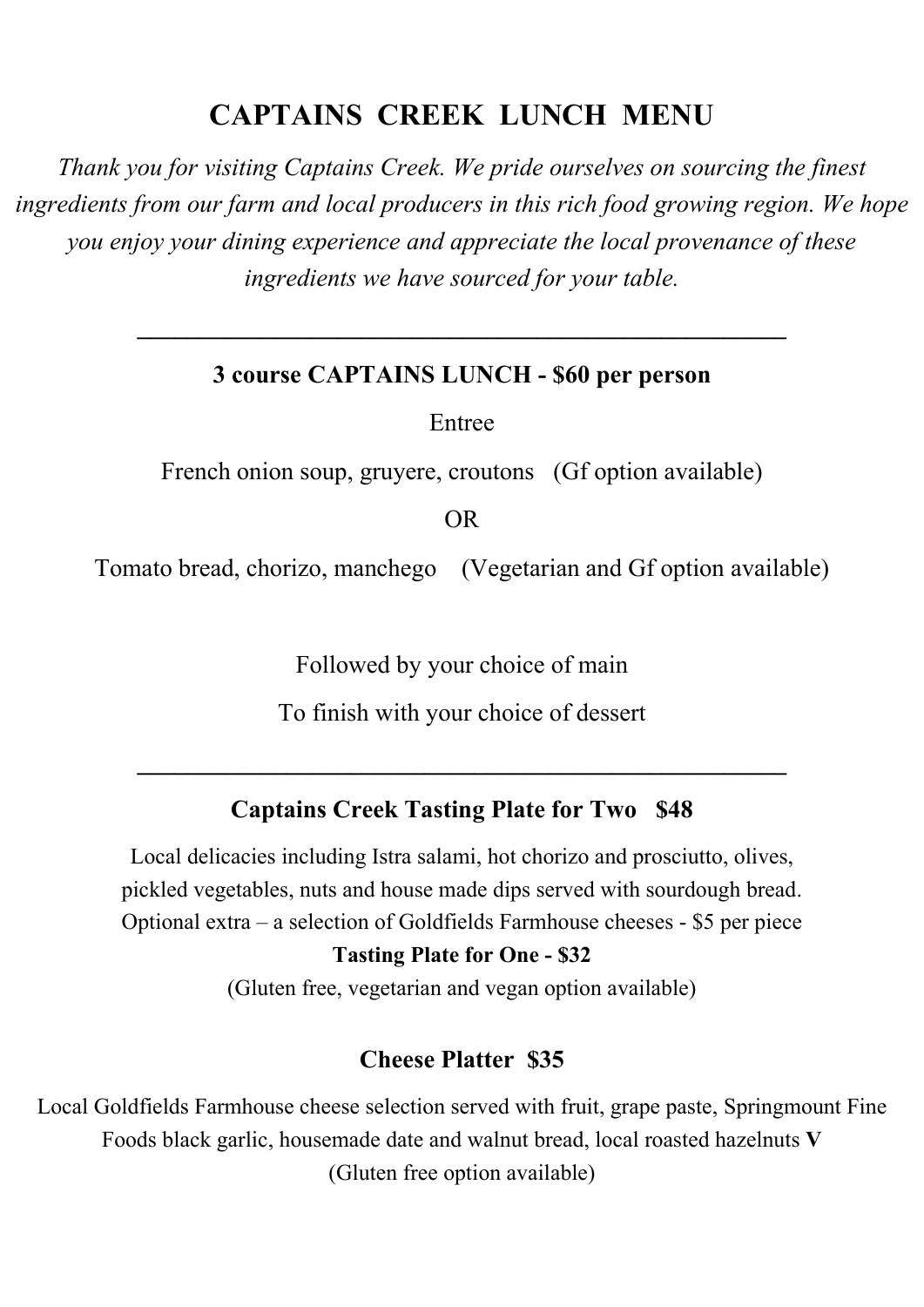# **Main Meals**

**Housemade gnocchi, pear, walnut, garlic cream and taleggio V \$32**

**Chicken, poached then roasted, polenta, kale and Mushroom Connection sauce Gf \$32**

> **Brooklands porchetta, white beans, beetroot and kale with an oregano pinenut sauce Gf \$34**

**Captains Creek beef, red onion and chorizo pie with relish, pomme dauphine and vegetables \$34 (Gluten free option available)**

# **Side dishes**

 $\mathcal{L}_\text{max}$  and  $\mathcal{L}_\text{max}$  and  $\mathcal{L}_\text{max}$  and  $\mathcal{L}_\text{max}$  and  $\mathcal{L}_\text{max}$  and  $\mathcal{L}_\text{max}$ 

**Cos lettuce, parmesan and parsley salad \$10 V Gf** 

**Le Peche Gourmand Sourdough bread \$6**

**Gf Gluten free V Vegetarian**

**\*\*\* Please inform the wait staff of any allergies or special dietary requirements**